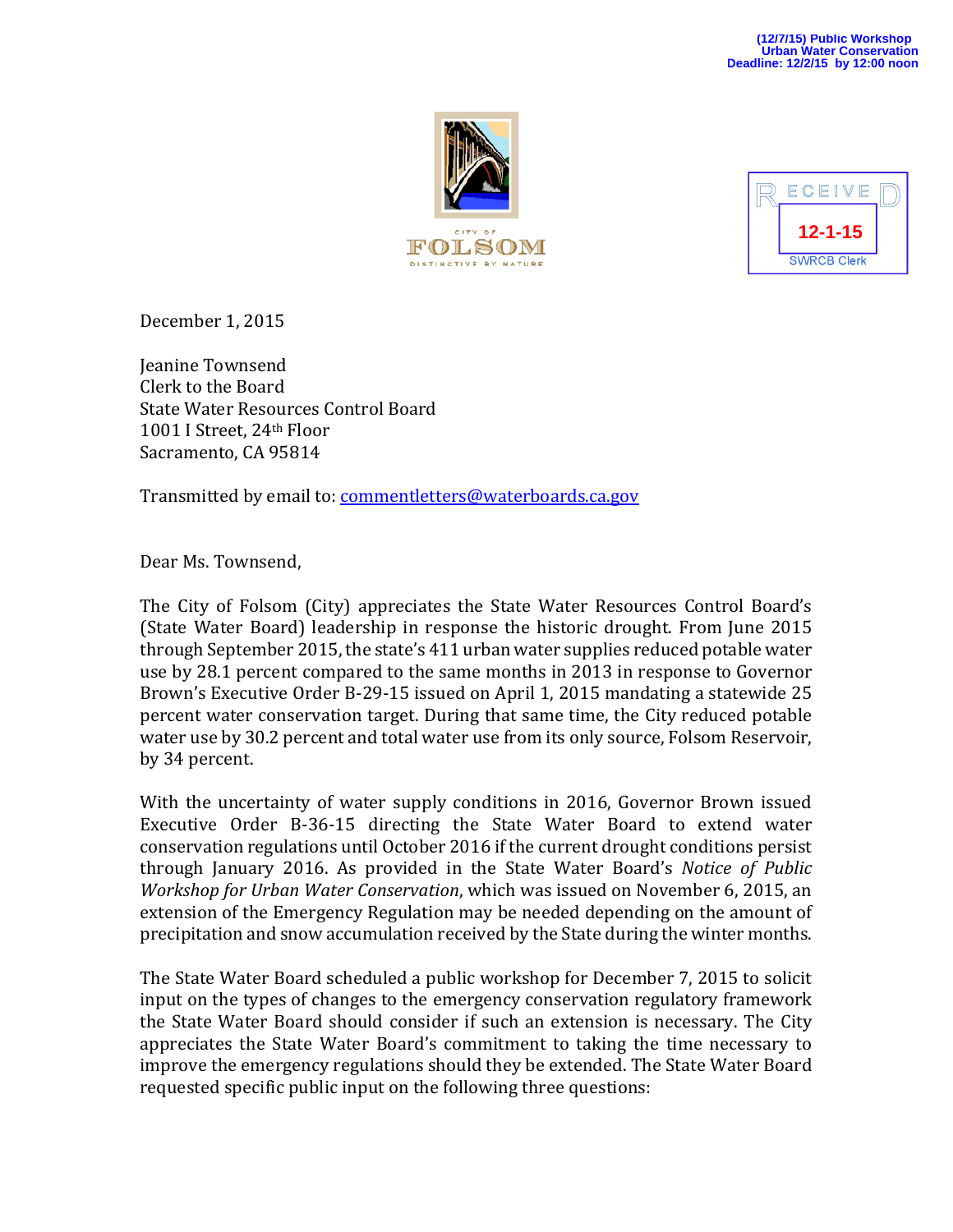- 1. What elements of the existing Emergency Regulation, if any, should be modified in an extended Emergency Regulation?
- 2. What Additional data, if any, Should the State Water Board be collecting through the Emergency Regulations and how would it be used?
- 3. How should the State Water Board account for precipitation after January 2016 in its implementation of any extension of the Emergency Regulation?

Per the State Water Board's request, below are the City's responses to the three questions above.

*1. What elements of the existing Emergency Regulation, if any, should be modified in an extended Emergency Regulation?*

## **Climate Adjustment**

As the City provided in its April 13, 2015 comment letter, the Residential Gallons Per Capita Day (R-GPCD) is fundamentally flawed because it fails to reflect local factors, such as lot size and climate that affect R-GPCD. The State Board even recognizes the inappropriateness of using R-GPCD to calculate and compare water conservation effectiveness. 

*It is not appropriate to use Residential Gallons Per Capita Day (R‐GPCD) water use data for comparisons across water suppliers, unless all relevant factors are accounted for. Factors that can affect per capita water include: Rainfall, temperature and evaporation rates… population growth… population density… socio‐economic measures such as lot size and income… and water prices.1*

In order to address the inequity of the required conservation targets included in the emergency regulation, the State Water Board should consider a climate adjustment factor. This factor should equitably distribute the effects of climate conditions by adjusting water conservation standards on relative evapotranspiration (ET) rates for a water agency as compared to a statewide average ET rate. A low water use landscape still requires more water to survive in hotter, drier areas of the state when compared to cooler, wetter areas.

The current Emergency Regulations state: "*These three months reflect the amount of water used for summer outdoor irrigation, which provides the greatest opportunity for conservation savings*."<sup>2</sup> From this premise, a 32% reduction was imposed on our ratepayers for all months – whether or not outdoor irrigation is actually occurring. The solution posed is inequitable during the winter months for City ratepayers. SWRCB's proposed regulations mandate that the City's ratepayers reduce their

 

<sup>1</sup>http://www.waterboards.ca.gov/waterrights/water\_issues/programs/drought/conservation\_repor ting info.shtml.

<sup>&</sup>lt;sup>2</sup> April 18, 2015 Fact Sheet, p. 2.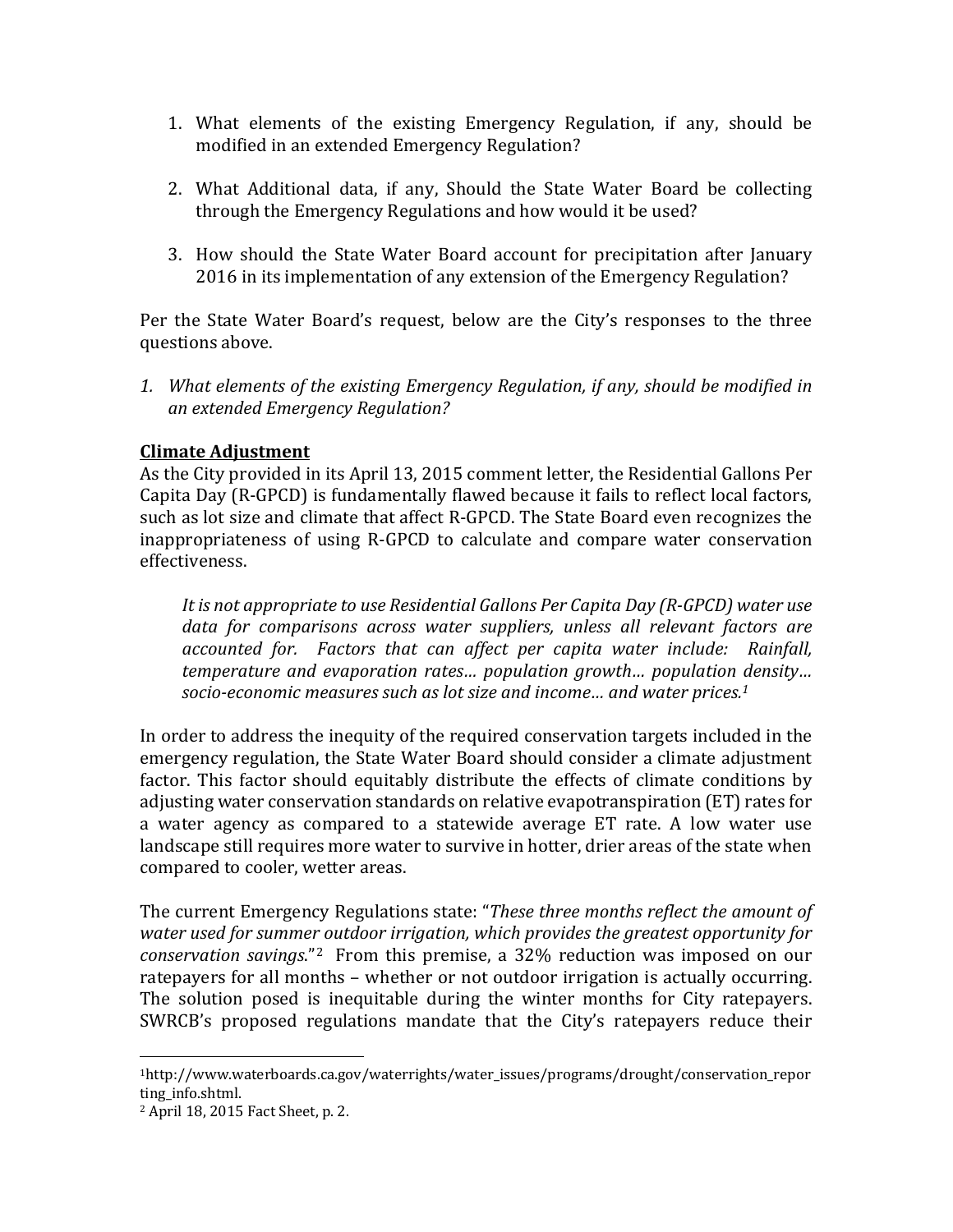*indoor use* by over 30% during the winter months – a rate far more punitive than the rates imposed on other purveyors who live in cooler climates and more dense communities. 

The inequity of the current regulations is exacerbated by the metric used for target setting. The emergency regulation applies a conservation standard based on peak summer water use, but the standard must be achieved throughout the lune through February period. Such a standard does not reflect the differences in seasonal water use in California. Water use directly varies with seasonal weather patterns, especially in inland areas where summer water use is often double winter water use because of the demands of landscapes. As a result, conservation targets as high as 36%, based on high summer water use, must be maintained throughout the fall and winter.

## **Regional Compliance**

Any extended Emergency Regulation should consider a regional compliance option. A regional compliance option will achieve the same calculated water savings, but would promote increased regional coordination in public outreach messaging, regionally funded advertising buys, and joint conservation programs. The regional compliance option works by gathering a group of water agencies united by similar water sources, similar climatic settings, a common wholesale agency, media markets, or other local factors, calculating the required water savings for each participating agency and then rolling it up into a regional conservation standard.

The participating water agencies then work towards collectively meeting the regional conservation standard. If the region collectively meets the regional conservation standard, all the participating water agencies are deemed successful at complying with the Emergency Regulation. If the region does not meet the regional conservation standard, the region is deemed not successful and the participating water agencies are still held accountable to their individual State Water Board assigned conservation standard. 

This additional compliance option would not require any further changes to individual water agency conservation standards (beyond the climate adjustments above), baselines, or reported production figures and relies on voluntary participation from individual water agencies that choose to form a multiagency region. The regional compliance option maintains accountability while improving flexibility at the local level and strengthens regional partnerships that will be beneficial to the state of California beyond the drought.

## **Conservation Credit for Non‐Potable Water Savings**

The State Water Board should consider water conservation beyond just potable water. There are many water agencies that deliver both potable and non-potable water that is derived from the same source. As an example, the City of Folsom receives 100 percent of its water from Folsom Reservoir. In most years, the City delivers about 90 percent of its water for potable purposes and 10 percent for non-potable purposes, with the source water all coming from Folsom Reservoir. In an effort to reduce the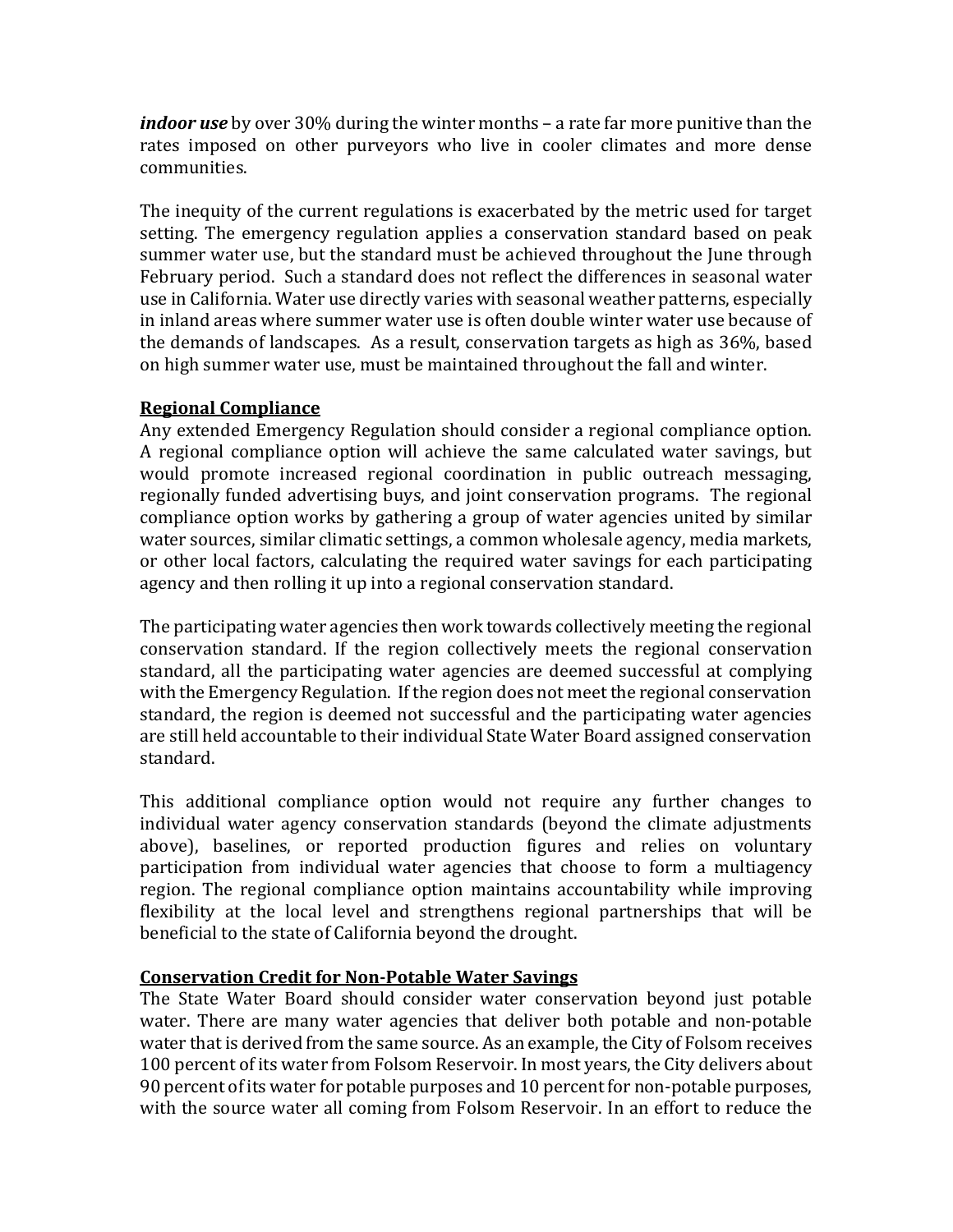amount of water derived from Folsom Reservoir, the City worked with its nonpotable water customers to achieve the same conservation reduction target that was required for the City's potable water customers.

As part of this effort, the City will invest \$7.6 million to rehabilitate approximately 22,000 lineal feet of raw water pipe that is currently leaking. By the end of 2015, the City will have lined approximately  $7,000$  lineal feet during the first phase of the project with the remaining 15,000 lineal feet scheduled to be completed in 2016. This project, when completed, will save approximately one million gallons per day during peak summer months, but based on current regulations, is not counted for water conservation because the water is non-potable. In this case, the water savings achieved by this project should be counted because the source of the water in the pipe comes from Folsom Reservoir, which receives the benefit of this conserved water, as well as the potable water savings achieved by the City.

*2. What Additional data, if any, Should the State Water Board be collecting through the Emergency Regulations and how would it be used?*

The City supports the State Water Board's current reporting efforts during this drought. The transparency and depth of the current available data is useful for both water agencies and policy-focused organizations. The monthly data collection allows for a steady stream of information on the state's conservation progress. The availability of this data also allows media outlets to continue to report on the drought. This increase in coverage keeps the need to conserve in the spotlight for the state's residents and businesses.

Regarding additional data collection, the State Water Board should first identify objectives to be achieved through data collection and then identify what supplementary data is available to achieve those goals. New data should only be collected to support a new goal and the process should be clearly communicated to the water agencies. Water agencies already have numerous existing reporting responsibilities. New reporting requirements will involve additional staff time, redirecting time from other staff activities.

*3. How should the State Water Board account for precipitation after January 2016 in its implementation of any extension of the Emergency Regulation?*

An extended emergency regulation should reflect the water supply needs of the state. Unfortunately, the expiration of the current regulations in February, may be difficult time to assess water supply conditions for 2016. In addition, conditions will vary by region and water source. Continuation of high water conservation targets, in the absence of direct evidence of an extreme ongoing drought, will make it difficult to drive customer behavior to continue to achieve the targets. The City recognizes the intention of the State Water Board to adopt extended emergency regulations to prepare for a continuing drought and urges the State Water Board to create flexibility to adjust targets based on periodic evaluations of water conditions.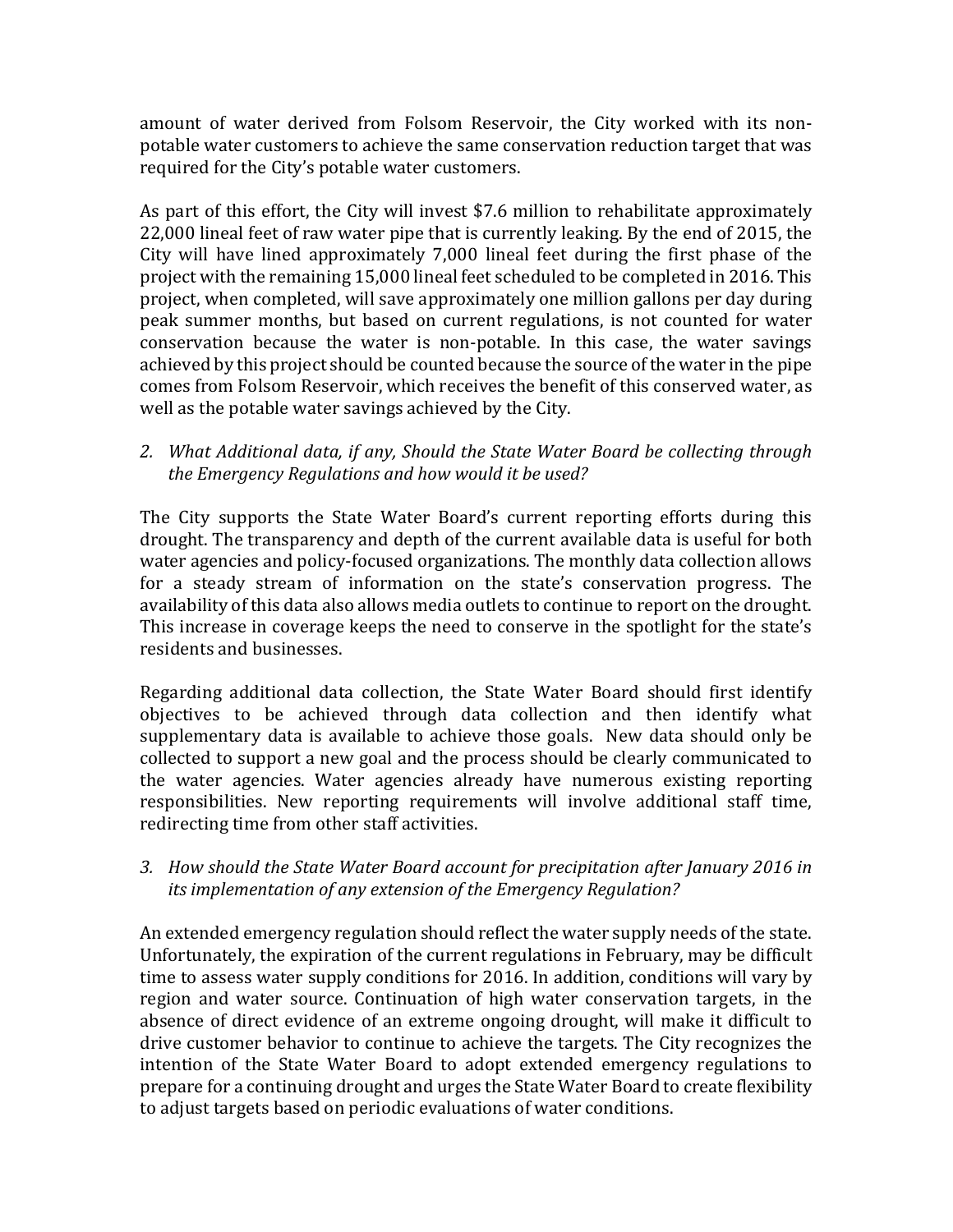At minimum, the State Water Board in partnership with the California Department of Water Resources, the United States Bureau of Reclamation and a statewide representation of water agencies should evaluate snowpack, reservoir levels, groundwater conditions, projected runoff, and available local supplies on April 1, 2016 to guide implementation of emergency regulations for the remainder of 2016. If conditions have improved from 2015, either statewide or regionally, the State Water Board should be prepared to modify the emergency regulations to adjust the state conservation standard, and therefore individual water agency conservation standards. The ultimate goal is to match a water supply need with a conservation standard to fulfill that need.

At the same time, the continued declaration of a drought emergency should be reassessed in partnership with the Governor's Office. The people of California are responding to the need to conserve on the premise that we are in an emergency situation. Continuing to hold Californians accountable to emergency drought conservation levels beyond what is necessary will diminish the trust between the state and its people, and between local water providers and their customers. This trust will be needed to prepare for and respond to the inevitable future droughts that California will experience.

## **Summary**

As discussed above, there are several recommendations offered by the City that support the Regional Water Authority recommendations (provided under a separate letter), which should be considered if the Emergency Regulations are extended beyond February 2016. These recommendations will create an equitable conservation target for all water agencies. The modification of the Emergency Regulation to incorporate the effects of climate on water use and the addition of the regional compliance option will increase equity and flexibility for water agencies and will ultimately allow for a more effective statewide drought response.

In addition to potable water reduction targets, extended Emergency Regulations should allow an agency to factor in total water use across all sectors to achieve the savings. With only a single water supply source, surface water from Folsom Reservoir, total water savings achieved by the City directly result in water not taken from Folsom Reservoir. Any action taken by the City and its water customers to reduce the amount of water diverted from Folsom Lake (the City's only water supply source) should be counted as water conserved based on the overall water conservation target for the state.

When the emergency regulations were developed and adopted last spring, time was of the essence. The vast majority of water providers responded by meeting or exceeding their assigned standards over the critical summer months. We appreciate the State Water Board's commitment to taking the time necessary to improve the emergency regulations should they be extended.